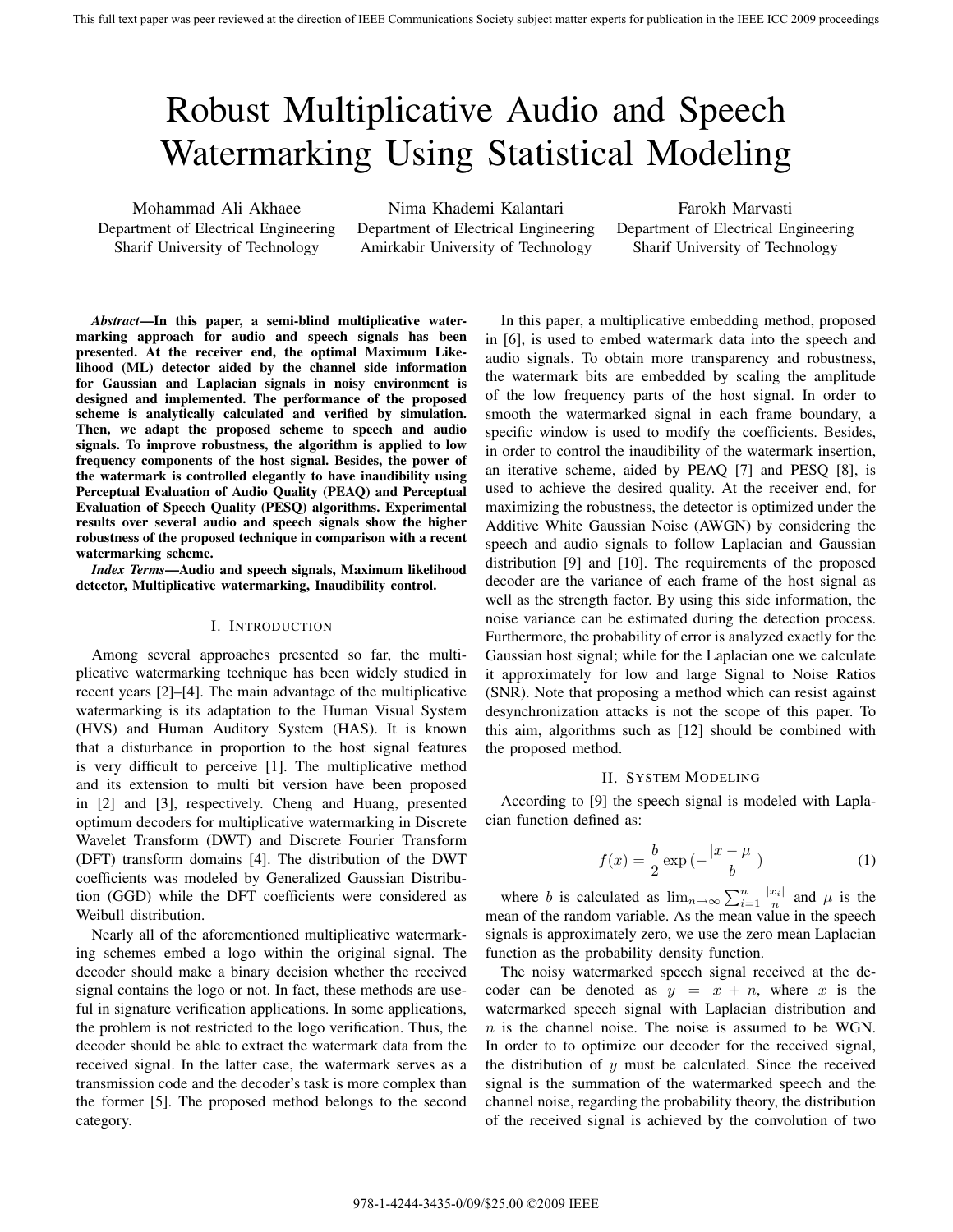distribution functions. Thus, the distribution function of  $y$  is as follows:

$$
f_y(y) = \frac{b}{2\sqrt{2\pi\sigma_n^2}} \int_{-\infty}^{\infty} e^{-\frac{-n^2}{2\sigma_n^2}} e^{-b|y-n|} dn
$$
 (2)

Using the error function  $Q(.)$ , defined in communication<br>erature, the probability density function of the received literature, the probability density function of the received signal can be obtained as:

$$
f_y(y) = \frac{b}{2} e^{\frac{b^2 \sigma_n^2}{2}} \left[ e^{by} \mathcal{Q}(\frac{y + b\sigma_n^2}{\sigma_n}) + e^{-by} \left( 1 - \mathcal{Q}(\frac{y - b\sigma_n^2}{\sigma_n}) \right) \right]
$$
(3)

## III. PROPOSED METHOD

#### *A. watermark embedding*

Here, the watermark is embedded by adjusting the amplitude of the host signal samples depending on the message bit similar to [6]. In this manner, the host signal is segmented into non-overlapping frames with the length of  $N$ . Then, the watermark data is simply embedded by scaling the amplitude of each frame as follows:

$$
x'_{i} = \alpha \times x
$$
 For embedding 0  

$$
x'_{i} = \frac{1}{\alpha} \times x
$$
 For embedding 1 (4)

where  $\alpha$  is the watermark strength factor that should be slightly greater than one. Larger value for  $\alpha$  results in more robustness while reduces the perceptual quality of the watermarked signal.

## *B. watermark extraction*

Decoder extracts the watermark data using the host signal variance, noise variance and watermark strength factor for each frame. Thus, our decoder acts in semi-blind way. Suppose that  $x_{i,k}$  represents the *i*th host signal sample in the *k*th frame and  $y_{i,k}$  is the corresponding received signal. The watermarked signal is multiplied or divided by the strength factor depending on the watermark data. Therefore, for zero bit embedding, we have:

$$
y_{i,k}|0 = \alpha^{-1}x_{i,k} + n_i
$$
 (5)

$$
f(y_{i,k}|0) = \frac{\alpha^{-1}b_k}{2}e^{\frac{\alpha^{-2}b_k^2\sigma_n^2}{2}} \left[e^{\alpha^{-1}b_ky}\mathcal{Q}(\frac{y+\alpha^{-1}b_k\sigma_n^2}{\sigma_n}) + e^{-\alpha^{-1}b_ky}\mathcal{Q}(\frac{y-\alpha^{-1}b_k\sigma_n^2}{\sigma_n})\right]
$$
(6)

where  $n_i$  is WGN.  $y_{i,k}|1$  and  $f(y_{i,k}|1)$  are obtained easily by replacing  $\alpha^{-1}$  with  $\alpha$  in (6). By assuming that y is an iid sequence, we have

$$
f(y_{1,k},...,y_{N,k}|0) = \prod_{i=1}^{N} f(y_{i,k}|0)
$$

Similar equation is correct for  $f(y_{1,k},..., y_{N,k}|1)$ . Then, the ML decoder can extract the watermark bits '0' or '1' using the following hypothesis test

$$
\prod_{i=1}^{N} f(y_{i,k}|0) \gtrless_1^0 \prod_{i=1}^{N} f(y_{i,k}|1)
$$
\n(7)

The value of the Q function is obtained quickly from a lookup table and hence the detector can be implemented in real time. The ML detector for the Gaussian host signal in the Gaussian noisy enviornment can be described similarly as

$$
\sum_{i=1}^{N} y_i^2 \gtrsim_0^1 \frac{2\sigma_{y|0}^2 \sigma_{y|1}^2 N \ln(\frac{\sigma_{y|0}}{\sigma_{y|1}})}{\sigma_{y|1}^2 - \sigma_{y|0}^2}
$$
\nwhere  $\sigma_{y|0}^2 = \alpha^{-2} \sigma_x^2 + \sigma_n^2$  and  $\sigma_{y|1}^2 = \alpha^2 \sigma_x^2 + \sigma_n^2$ .

\nIV. PERFORMANCE ANALYSIS

# *A. Laplacian host*

Since there is no closed-form for the probability of error in general, we solve the problem in two cases where a closedform statistical model can be found for it.

*1) Low noise variance:* The received signal distribution for low noise variance is analogous to the Laplacian distribution, since the host signal dominates in this case. In the low noise variance the ML decoder is as follow:

$$
\sum_{i=1}^{N} |y_i| \gtrless_0^1 \frac{2N\alpha \cdot \ln(\alpha)}{b_k(\alpha^2 - 1)}
$$
(9)

In order to calculate the probability of error, we have to find the distribution of two conditional random variables defined as

$$
z|0 = \sum_{i=1}^{N} |\alpha^{-1}x_i + n_i|, \quad z|1 = \sum_{i=1}^{N} |\alpha x_i + n_i|
$$

Assuming equal probability for zero and one, the probability of error can be calculated as follows:

$$
P_e = \frac{1}{2} \left[ 1 - \mathcal{Q}(\frac{T - N\alpha b}{\sqrt{N\sigma_n^2}}) + \mathcal{Q}(\frac{T - Nb/\alpha}{\sqrt{N\sigma_n^2}}) \right]
$$
(10)

where

$$
T = \frac{2N\alpha\ln(\alpha)}{b(\alpha^2 - 1)}
$$

 $\frac{d}{dt} = \frac{1}{b(\alpha^2 - 1)}$ <br>2) Large noise variance: In the case of large noise variance, since noise dominates, the distribution of the recieved signal, is similar to the Gaussian distribution. Thus, we should obtain the ML decoder by considering Gaussian distribution for the received signal. This will result in equation (8).

Using Central Limit Theorem (CLT) and by defining  $\mu_{\alpha} = 2N\alpha^2b^2 + N\sigma_n^2$ ,  $\sigma_{\alpha}^2 = 8N\alpha^2\sigma_n^2b^2 + 2N\sigma_n^4$ ,  $\mu_{1/\alpha} = 2N\sigma_n^2b^2 + N\sigma_n^2$  and  $\sigma_{\alpha}^2 = 8N\sigma_n^2c^2b^2 + 2N\sigma_n^4$  the  $2N\alpha^{-2}b^2 + N\sigma_n^2$ , and  $\sigma_{1/\alpha}^2 = 8N\alpha^{-2}\sigma_n^2b^2 + 2N\sigma_n^4$ , the probability of error can be calculated as

$$
P_e = \frac{1}{2} \left[ 1 - \mathcal{Q} \left( \frac{T' - \mu_\alpha}{\sigma_\alpha} \right) + \mathcal{Q} \left( \frac{T' - \mu_{\frac{1}{\alpha}}}{\sigma_{\frac{1}{\alpha}}} \right) \right]
$$
(11)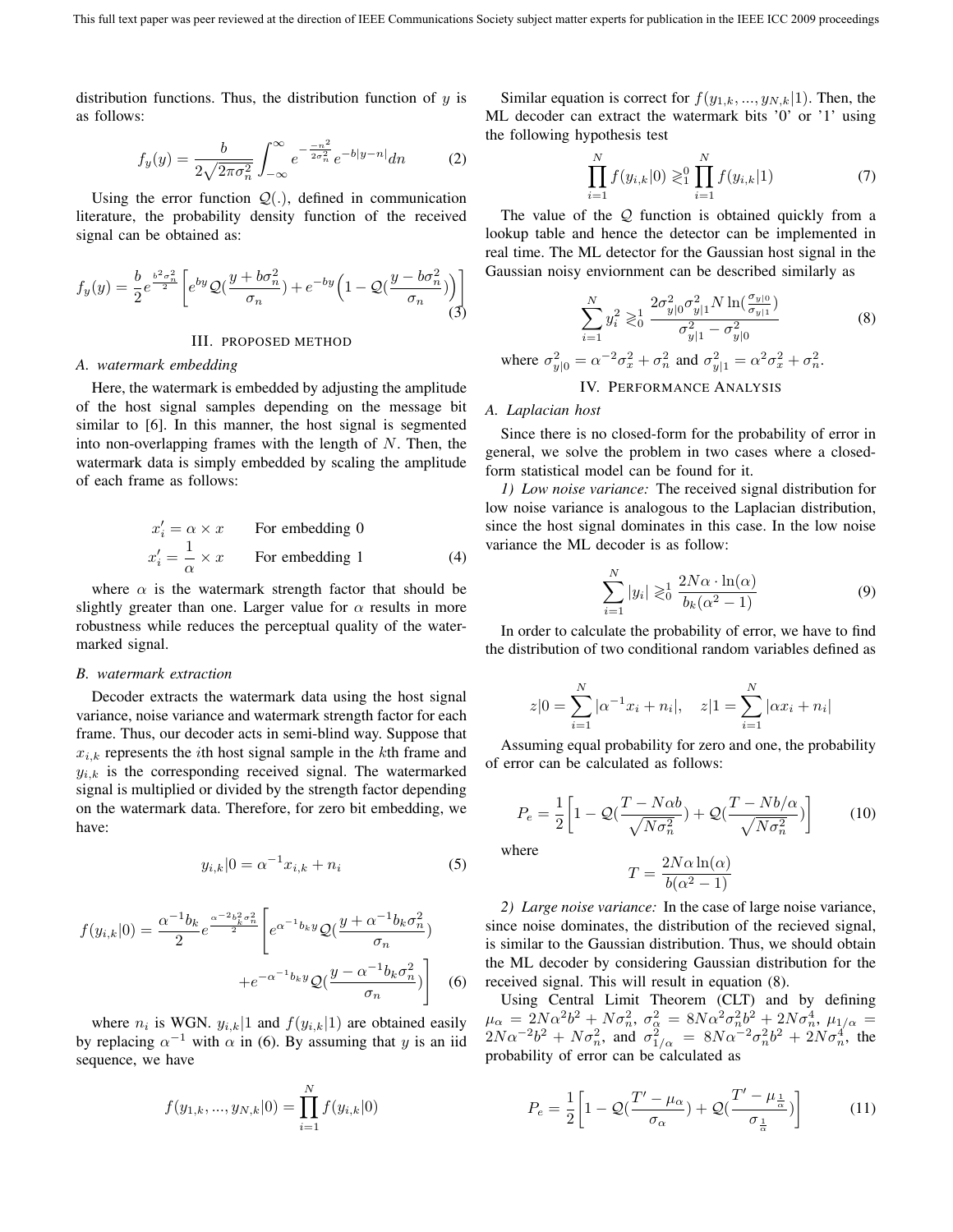

Fig. 1. Emperical and analytical values of Bit Error Rate (BER) for Laplacian host under AWGN attack (DWR=10dB)

where

$$
T' = \frac{2\sigma_{y|0}^2 \sigma_{y|1}^2 N ln(\frac{\sigma_{y|0}}{\sigma_{y|1}})}{\sigma_{y|1}^2 - \sigma_{y|0}^2}
$$

#### *B. Gaussian host*

The same procedure as the case of Laplacian host with large noise variance can be used to derive the probability of error. In this case, the error probability can be calculated with the same approach like (11) by replacing  $2b^2$  with  $\sigma_x^2$ .

# V. PERFORMANCE EVALUATION

In order to evaluate the system performance, the proposed method for both kinds of host signals (Laplacian and Gaussian) is simulated. We generate a Gaussian host signal combined with AWGN. The Laplacian host is also generated using the Laplacian random variables artificially. We embedded one bit in each frame with the length of 32 samples. The results are obtained in different Watermark to Noise Ratios (WNR), defined as:

$$
WNR = 10 \log \frac{E||X' - X||^2}{E||Y - X'||^2}
$$
 (12)

where  $X$  is the host signal vector,  $X'$  is the watermarked one, and Y is the received signal vector, respectively. The Document to Watermark Ratio (DWR) defined below is fixed for each plot.

$$
\text{DWR} = 10 \log \frac{E \|X\|^2}{E \|X' - X\|^2} \tag{13}
$$

The empirical value for each WNR is obtained after averaging the results over 100 simulations with 32000 bits. Moreover, all the simulations have been performed under the assumption that the decoder is aware of the power of the attack.

Fig.1 represents the analytical results and empirical results for the Laplacian host. In Fig.1 the DWR is fixed at 10dB. The



Fig. 2. Empirical and analytical values of BER for Gaussian host under AWGN attack.



Fig. 3. The scaling window used in the watermarking process.

results are shown in linear scale for better illustration of the differences between Gaussian and Laplacian approximations. Since DWR=10 dB , SNR which is equal to WNR+DWR falls into the range (10.5dB,-9.5dB). As we can see in Fig.1, the analytical prediction using Laplacian approximation is good in low WNRs. In high WNRs the Gaussian approximation is close to the empirical results whereas the Laplacian approximation fails.

Fig.2 shows the empirical results and analytical prediction for the Gaussian host signal. Simulations have been performed with two different DWRs. Since there is no approximation in calculation except for the usage of CLT, which is a precise approximation due to the large frame length, the error probability and the analytical prediction for both DWRs are well agreed.

## VI. REQUIREMENTS OF PRACTICAL IMPLEMENTATIONS

Since the proposed algorithm scales the amplitude of each frame, this will cause discontinuity in the frame boundaries which results in an audible distortion. Thus, we use a specific window, shown in Fig.3, to smooth the discontinuities near the frame boundaries. Furthermore, in order to have both inaudibility of watermark insertion and robustness to high pass attacks, we use a bandpass filter to extract the middle-low frequency of the host signal and embed the watermark data into this part. Then, the remainder will be added to this part for constructing the watermarked signal.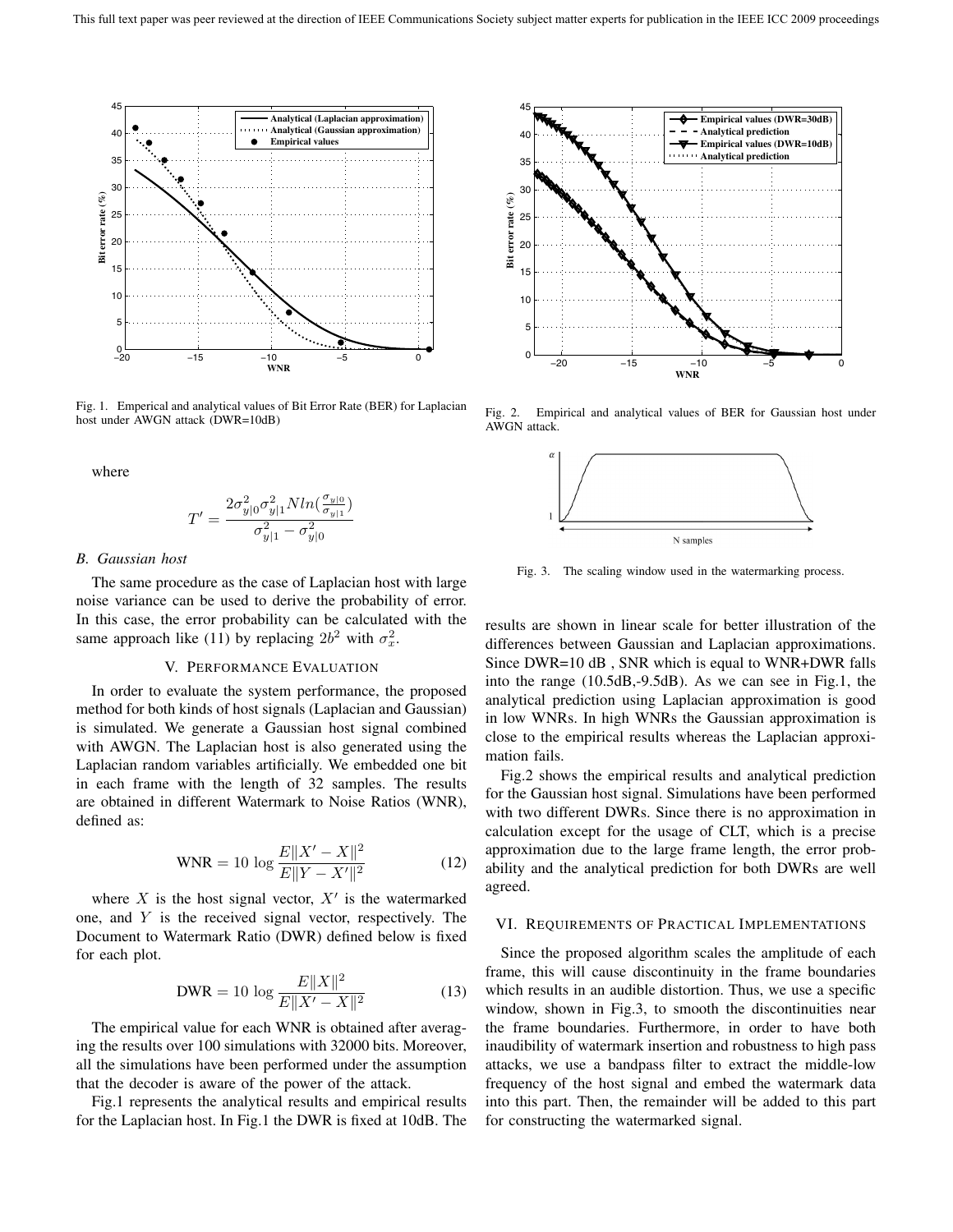In order to achieve maximum strength of watermark embedding and also controlling the inaudibility of the watermark data, the value of the strength factor should be changed over the time regarding the host signal specifications. To this aim, we use the PESQ [8] and PEAQ [7] for the speech and audio host signals, respectively. Both of these algorithms use some features of both reference and test audio signals and represents the quality in the form of Objective Difference Grade (ODG). ODG values are between -0.5 and 4.5 for PESQ and between 0 and -4 for PEAQ. Higher ODG values show more perceptual similarity of the reference and the test signals. In order to achieve maximum watermark strength, the strength factor is updated regarding the ODG value every  $I$  frames. The watermarked signal is obtained by considering an initial value (near to 1) for  $\alpha$ . Then, the ODG value is attained by PEAQ algorithm. If the difference of desired ODG and obtained ODG is smaller than a specific threshold, the algorithm is stopped. Otherwise,  $\alpha$  is increased and the above process is repeated until the stop condition is satisfied.

The the noise variance is also reqiured for the proposed ML decoder as well as the variance of the host signal. Fortunately, since the variance of the host signal is available at the decoder, the noise variance can be cumulatively estimated by the following procedure.

$$
\mathcal{C}_1 = \sum_{i=1}^N y_i^2(k) - \alpha^2(k)\sigma_x^2(k) - \hat{\sigma}_n^2(k-1)
$$

$$
\mathcal{C}_0 = \sum_{i=1}^N y_i^2(k) - \alpha^{-2}(k)\sigma_x^2(k) - \hat{\sigma}_n^2(k-1)
$$

$$
\hat{\sigma}_n^2(k) = \hat{\sigma}_n^2(k-1) + \frac{\min(\mathcal{C}_1, \mathcal{C}_0)}{k} \tag{14}
$$

where k is the frame index and  $\hat{\sigma}_n^2$  represents the estimated<br>ise variance. In order to perform this process on the first noise variance. In order to perform this process on the first frame,  $C_1$  and  $C_0$  are computed for the first and second frames assuming  $\hat{\sigma}_n^2(0)$  and  $\hat{\sigma}_n^2(-1)$  to be zero. Then, among the two<br>values found for each frame, similar ones across the frames values found for each frame, similar ones across the frames are considered as the noise variance of the first frame.

For Laplacian host, we have b instead of  $\sigma_x^2$  at the receiver side. We can not use the above equation in this form. Thus, the noise variance is estimated for Laplacian host by substituting  $2b^2$  instead of  $\sigma_x^2$  and replacing  $\sum_{i=1}^N y_i^2(k)$  with  $2(\sum_{i=1}^N y_i(k))^2$  in (14) repressively  $2(\sum_{i=1}^{N} |y_i(k)|)^2$  in (14), respectively.<br>Note that in the case of some other

Note that in the case of some other attacks such as MP3 compression or filtering, the estimated noise variance is a negative value which for the best performance we set it to zero.

# VII. EXPERIMENTAL RESULTS ON REAL SIGNALS

In order to evaluate the performance of the proposed technique in real condition, simulations are performed on different types of audio signals including pop, jazz, classic, folk and also different types of speech signals (male and female). In addition, to illustrate the results we selected two audio clips denoted by clip1 and clip2 and also two speech signals denoted



Fig. 4. BER(%) vs. SNR(dB) of the audio and speech signals under AWGN attack.

by speech1 and speech2. Audio clips are mono, sampled at 44.1 KHz, quantized with 16 bits and both of them with the length of two minutes. Moreover, speech signals are mono with the sampling rate equal to 16 KHz, quantized with 16 bits and each of which with the length of approximately 30 seconds. The length of each frame is set to 256 for both of the speech and audio signals. Therefore, a watermark data rate of about 172 bps for audio signal and 40 bps for speech is achieved. To simultaneously have better resistance against attacks and imperceptibility, we embed the watermark in the low frequency components of the host signal. To this aim, a sharp bandpass filter with cut off frequencies at 150 Hz and 1.50 KHz has been used for filtering the original audio signal, while the passband of the respective filter for speech signals is set to [125 Hz, 625 Hz]. The desired ODG was selected as -0.3 for audio signals and 4.2 for speech signals to ensure inaudibility of watermark data insertion. In this way the strength factor gets updated every 34 (200ms) and 62 (one second) frames for audio and speech signals, respectively. As side information, the Laplacian parameter  $(b)$  or the variance of the filtered speech or audio signal is estimated. Since the decoder needs these values with high precision, these values are assigned 12 bits. Thus, for a 1*sec* block of speech or audio signal  $40 \times 12 = 480$  or  $172 \times 12 = 2064$  bits are allocated, respectively. On the contrary, only four bits are adequate for storing each strength factor which sums up to 20 or 4 bits for 1*sec* of speech or audio signals. The total side information after compression and scrambling is sent as a header along with the watermarked signal. This header occupies less than 0.2% of the size of the watermarked signal for speech and 0.3% for audio signals. It is noteworthy to mention that in the data extraction process, to satisfy the i.i.d. assumption used in (7), the watermarked samples are decimated by a factor of 4. This process also reduces the complexity of the proposed decoder. Fig.4 illustrate the BER of the detection